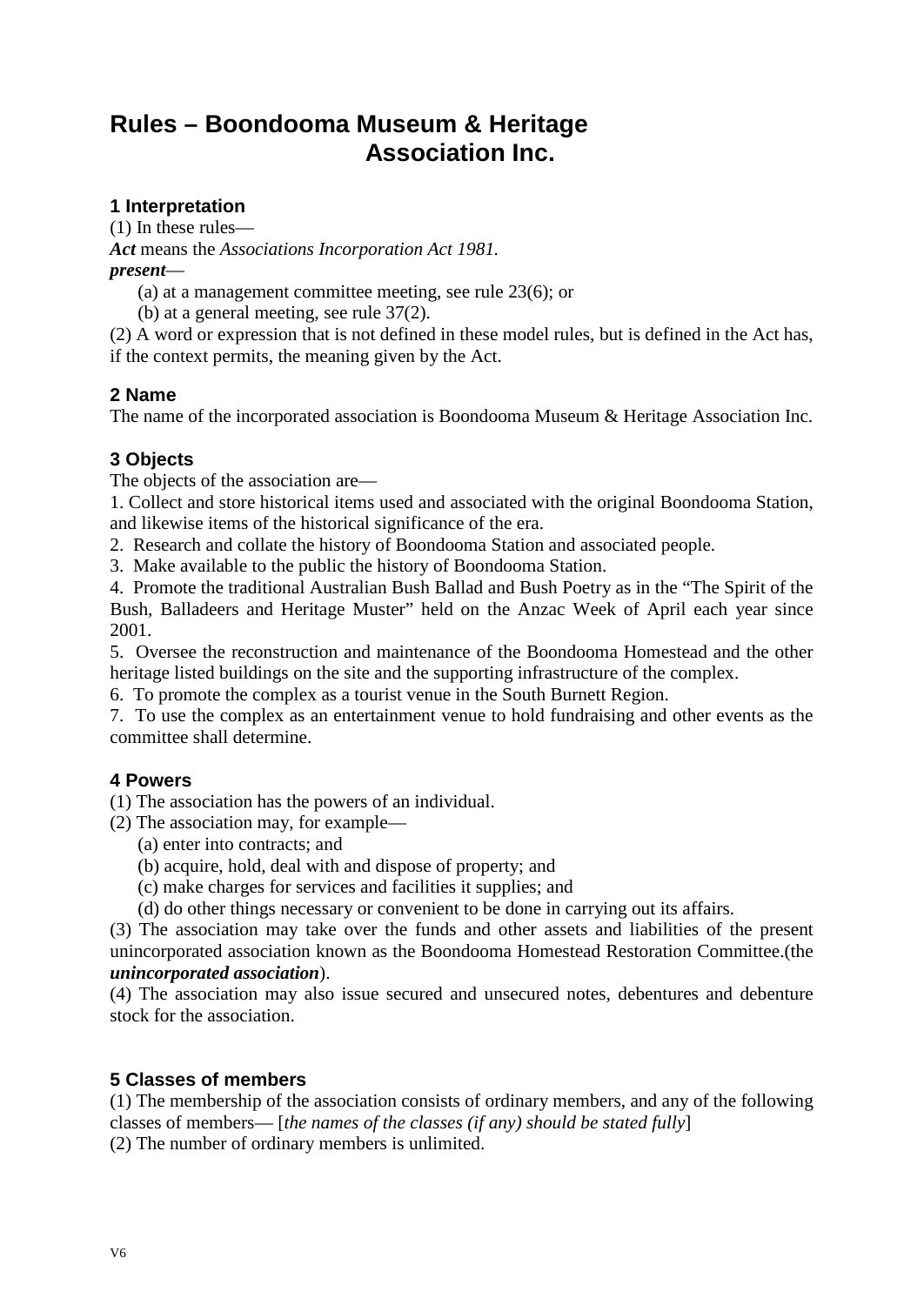# **6 Automatic membership**

A person who, on the day the association is incorporated, was a member of the unincorporated association and who, on or before a day fixed by the management committee, agrees in writing to become a member of the incorporated association, must be admitted by the management committee—

(a) to the equivalent class of membership of the association as the member held in the unincorporated association; or

(b) if there is no equivalent class of membership—as an ordinary member.

# **7 New membership**

(1) An applicant for membership of the association must be proposed by 1 member of the association (the *proposer*) and seconded by another member (the *seconder*).

(2) An application for membership must be—

- (a) in writing; and
- (b) signed by the applicant and the applicants proposer and seconder; and
- (c) in the form decided by the management committee.

# **8 Membership fees**

(1) The membership fee for each ordinary membership and for each other class of membership (if any)—

(a) is the amount decided by the members from time to time at a general meeting; and

(b) is payable when, and in the way, the management committee decides.

(2) A member of the incorporated association who, before becoming a member, has paid the members annual subscription for membership of the unincorporated association on or before a day fixed by the management committee, is not liable to pay a further amount of annual subscription for the period before the day fixed by the management committee as the day on which the next annual subscription is payable.

# **9 Admission and rejection of new members**

(1) The management committee must consider an application for membership at the next committee meeting held after it receives—

(a) the application for membership; and

(b) the appropriate membership fee for the application.

(2) The management committee must ensure that, as soon as possible after the person applies to become a member of the association, and before the management committee considers the persons application, the person is advised—

(a) whether or not the association has public liability insurance; and

(b) if the association has public liability insurance—the amount of the insurance.

(3) The management committee must decide at the meeting whether to accept or reject the application.

(4) If a majority of the members of the management committee present at the meeting vote to accept the applicant as a member, the applicant must be accepted as a member for the class of membership applied for.

(5) The secretary of the association must, as soon as practicable after the management committee decides to accept or reject an application, give the applicant a written notice of the decision.

# **10 When membership ends**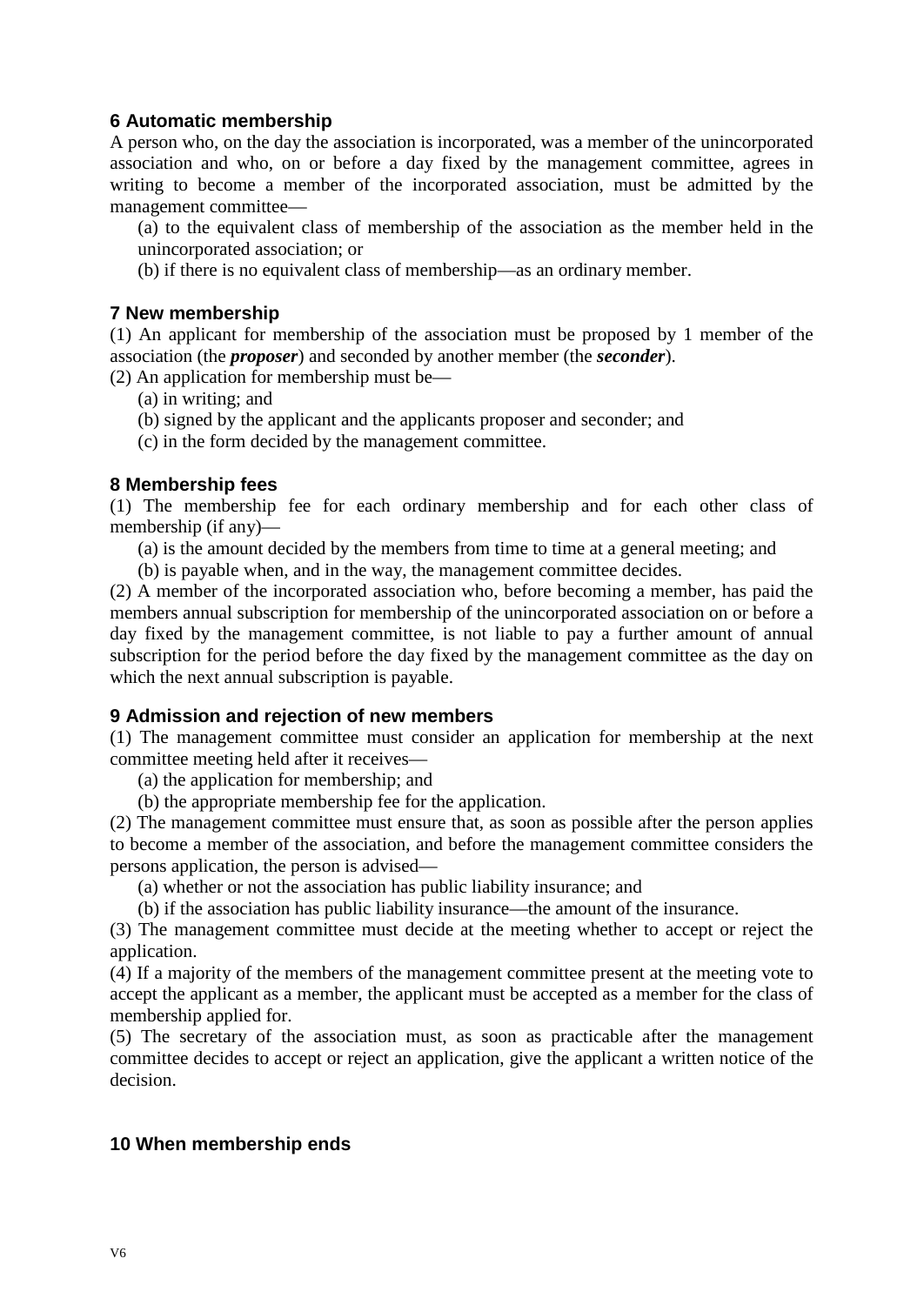(1) A member may resign from the association by giving a written notice of resignation to the secretary.

- (2) The resignation takes effect at—
	- (a) the time the notice is received by the secretary; or
	- (b) if a later time is stated in the notice—the later time.
- (3) The management committee may terminate a members membership if the member—
	- (a) is convicted of an indictable offence; or
	- (b) does not comply with any of the provisions of these rules; or
	- (c) has membership fees in arrears for at least 2 months; or
	- (d) conducts himself or herself in a way considered to be injurious or prejudicial to the character or interests of the association.

(4) Before the management committee terminates a members membership, the committee must give the member a full and fair opportunity to show why the membership should not be terminated.

(5) If, after considering all representations made by the member, the management committee decides to terminate the membership, the secretary of the committee must give the member a written notice of the decision.

#### **11 Appeal against rejection or termination of membership**

(1) A person whose application for membership has been rejected, or whose membership has been terminated, may give the secretary written notice of the persons intention to appeal against the decision.

(2) A notice of intention to appeal must be given to the secretary within 1 month after the person receives written notice of the decision.

(3) If the secretary receives a notice of intention to appeal, the secretary must, within 1 month after receiving the notice, call a general meeting to decide the appeal.

# **12 General meeting to decide appeal**

(1) The general meeting to decide an appeal must be held within 3 months after the secretary receives the notice of intention to appeal.

(2) At the meeting, the applicant must be given a full and fair opportunity to show why the application should not be rejected or the membership should not be terminated.

(3) Also, the management committee and the members of the committee who rejected the application or terminated the membership must be given a full and fair opportunity to show why the application should be rejected or the membership should be terminated.

(4) An appeal must be decided by a majority vote of the members present and eligible to vote at the meeting.

(5) If a person whose application for membership has been rejected does not appeal against the decision within 1 month after receiving written notice of the decision, or the person appeals but the appeal is unsuccessful, the secretary must, as soon as practicable, refund the membership fee paid by the person.

# **13 Register of members**

(1) The management committee must keep a register of members of the association.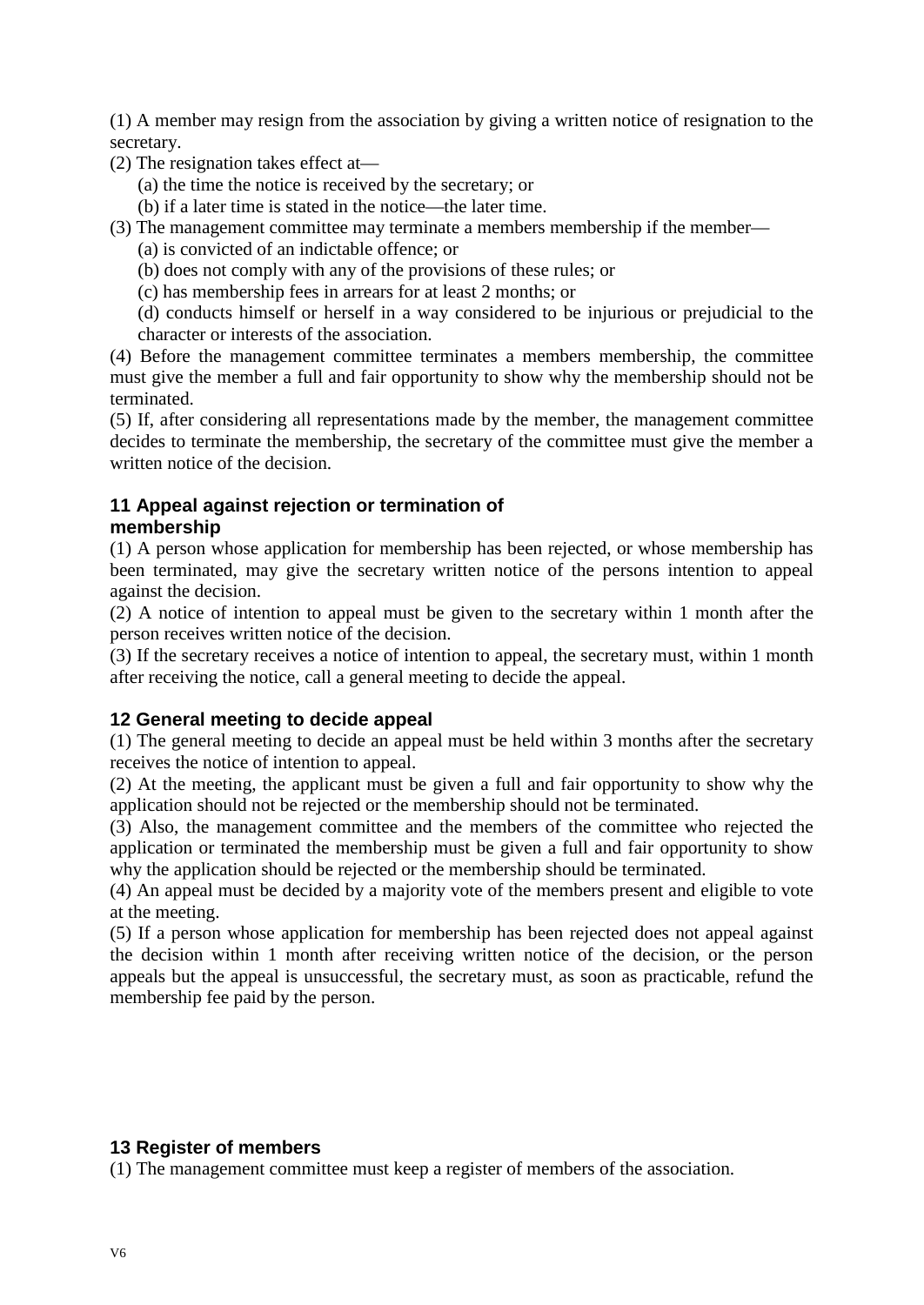(2) The register must include the following particulars for each member—

(a) the full name of the member;

(b) the postal or residential address of the member;

(c) the date of admission as a member;

(d) the date of death or time of resignation of the member;

(e) details about the termination or reinstatement of membership;

(f) any other particulars the management committee or the members at a general meeting decide.

(3) The register must be open for inspection by members of the association at all reasonable times.

(4) A member must contact the secretary to arrange an inspection of the register.

(5) However, the management committee may, on the application of a member of the association, withhold information about the member (other than the members full name) from the register available for inspection if the management committee has reasonable grounds for believing the disclosure of the information would put the member at risk of harm.

### **14 Prohibition on use of information on register of members**

(1) A member of the association must not—

(a) use information obtained from the register of members of the association to contact, or send material to, another member of the association for the purpose of advertising for political, religious, charitable or commercial purposes; or

(b) disclose information obtained from the register to someone else, knowing that the information is likely to be used to contact, or send material to, another member of the association for the purpose of advertising for political, religious, charitable or commercial purposes.

(2) Subrule (1) does not apply if the use or disclosure of the information is approved by the association.

# **15 Appointment or election of secretary**

(1) The secretary must be an individual residing in Queensland, or in another State but not more than 65km from the Queensland border, who is—

(a) a member of the association elected by the association as secretary; or

(b) any of the following persons appointed by the management committee as secretary—

(i) a member of the associations management committee;

(ii) another member of the association;

(iii) another person.

(2) If the association has not elected an interim officer as secretary for the association before its incorporation, the members of the management committee must ensure a secretary is appointed or elected for the association within 1 month after incorporation.

(3) If a vacancy happens in the office of secretary, the members of the management committee must ensure a secretary is appointed or elected for the association within 1 month after the vacancy happens.

(4) If the management committee appoints a person mentioned in subrule  $(1)(b)(ii)$  as secretary, other than to fill a casual vacancy on the management committee, the person does not become a member of the management committee.

(5) However, if the management committee appoints a person mentioned in subrule  $(1)(b)(ii)$ as secretary to fill a casual vacancy on the management committee, the person becomes a member of the management committee.

(6) If the management committee appoints a person mentioned in subrule  $(1)(b)(iii)$  as secretary, the person does not become a member of the management committee.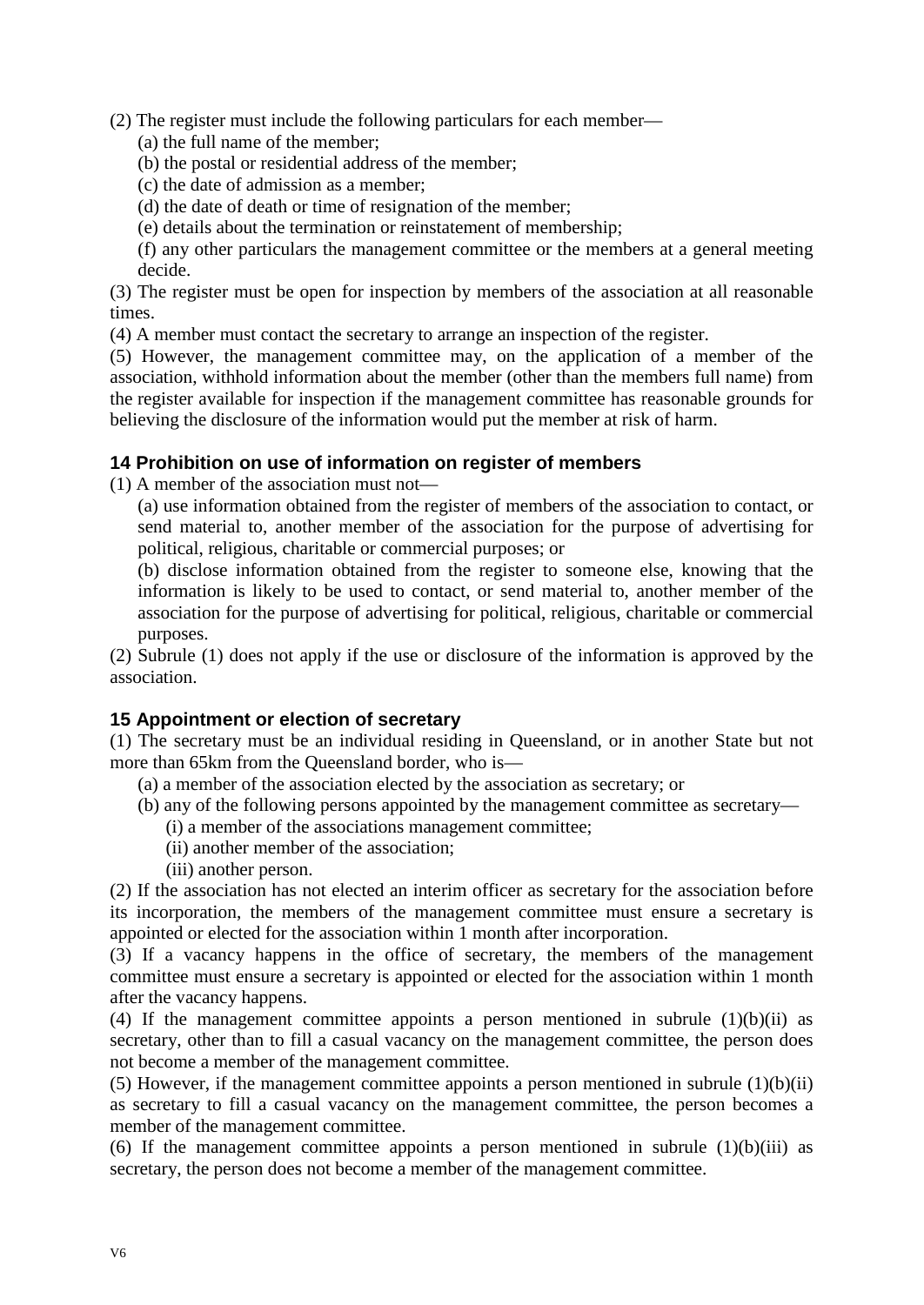(7) In this rule— *casual vacancy*, on a management committee, means a vacancy that happens when an elected member of the management committee resigns, dies or otherwise stops holding office.

# **16 Removal of secretary**

(1) The management committee of the association may at any time remove a person appointed by the committee as the secretary.

(2) If the management committee removes a secretary who is a person mentioned in rule  $15(1)(b)(i)$ , the person remains a member of the management committee.

(3) If the management committee removes a secretary who is a person mentioned in rule  $15(1)(b)(ii)$  and who has been appointed to a casual vacancy on the management committee under rule 15(5), the person remains a member of the management committee.

# **17 Functions of secretary**

The secretary's functions include, but are not limited to—

(a) calling meetings of the association, including preparing notices of a meeting and of the business to be conducted at the meeting in consultation with the president of the association; and

(b) keeping minutes of each meeting; and

- (c) keeping copies of all correspondence and other documents relating to the association; and
- (d) maintaining the register of members of the association.

# **18 Membership of management committee**

(1) The management committee of the association consists of a president, treasurer, and any other members the association members elect at a general meeting.

(2) A member of the management committee, other than a secretary appointed by the management committee under rule  $15(1)(b)(iii)$ , must be a member of the association.

(3) At each annual general meeting of the association, the members of the management committee must retire from office, but are eligible, on nomination, for re-election.

(4) A member of the association may be appointed to a casual vacancy on the management committee under rule 21.

# **19 Electing the management committee**

(1) A member of the management committee may only be elected as follows—

(a) any 2 members of the association may nominate another member (the *candidate*) to serve as a member of the management committee;

- (b) the nomination must be—
	- (i) in writing; and

(ii) signed by the candidate and the members who nominated him or her; and

(iii) given to the secretary at least 14 days before the annual general meeting at which the election is to be held;

(c) each member of the association present and eligible to vote at the annual general meeting may vote for 1 candidate for each vacant position on the management committee;

(d) if, at the start of the meeting, there are not enough candidates nominated, nominations may be taken from the floor of the meeting.

(2) A person may be a candidate only if the person—

(a) is an adult; and

(b) is not ineligible to be elected as a member under section 61A of the Act.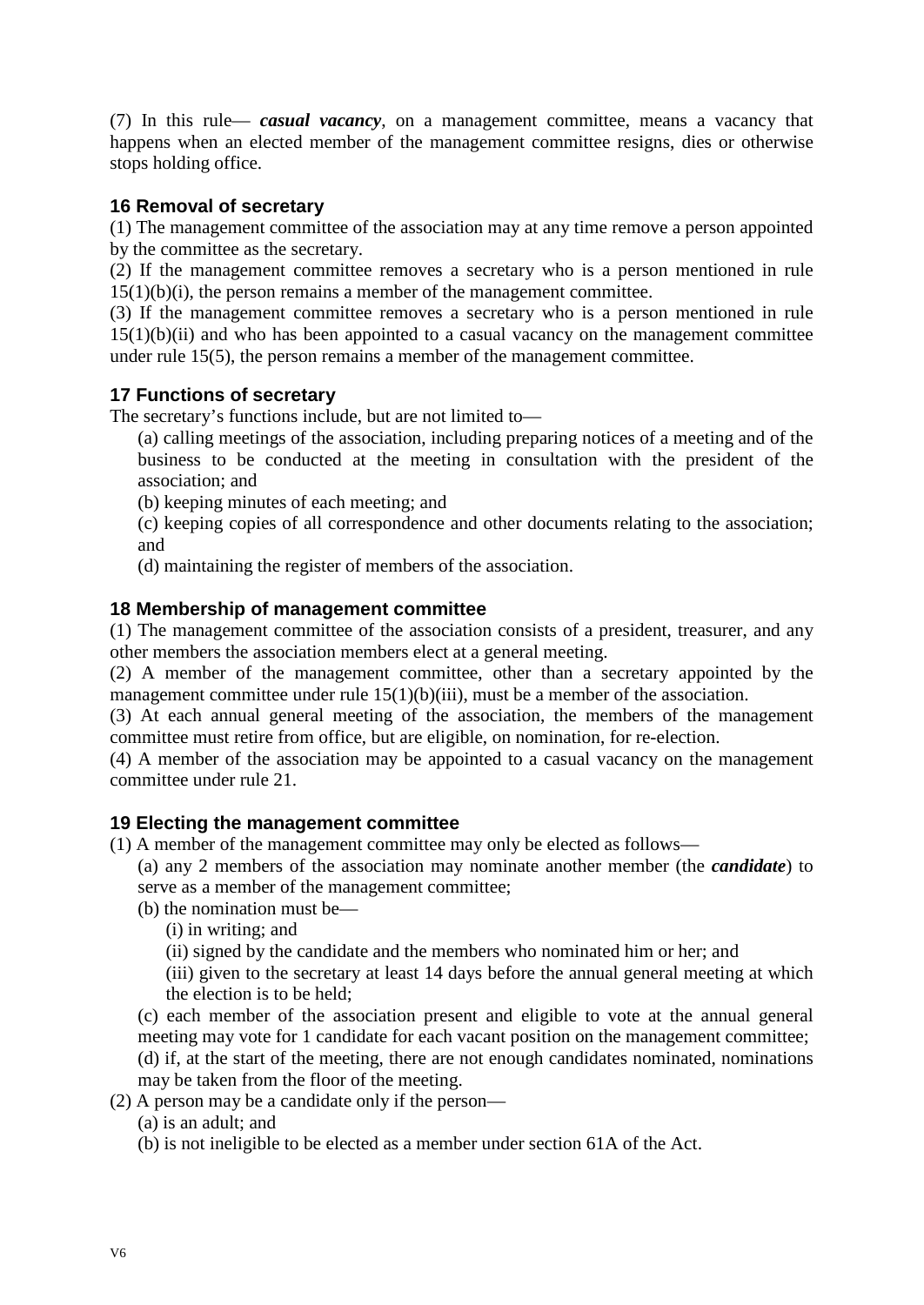(3) A list of the candidates names in alphabetical order, with the names of the members who nominated each candidate, must be posted in a conspicuous place in the office or usual place of meeting of the association for at least 7 days immediately preceding the annual general meeting.

(4) If required by the management committee, balloting lists must be prepared containing the names of the candidates in alphabetical order.

(5) The management committee must ensure that, before a candidate is elected as a member of the management committee, the candidate is advised—

- (a) whether or not the association has public liability insurance; and
- (b) if the association has public liability insurance—the amount of the insurance.

### **20 Resignation, removal or vacation of office of management committee member**

(1) A member of the management committee may resign from the committee by giving written notice of resignation to the secretary.

(2) The resignation takes effect at—

- (a) the time the notice is received by the secretary; or
- (b) if a later time is stated in the notice—the later time.

(3) A member may be removed from office at a general meeting of the association if a majority of the members present and eligible to vote at the meeting vote in favour of removing the member.

(4) Before a vote of members is taken about removing the member from office, the member must be given a full and fair opportunity to show cause why he or she should not be removed from office.

(5) A member has no right of appeal against the members removal from office under this rule.

(6) A member immediately vacates the office of member in the circumstances mentioned in section 64(2) of the Act.

# **21 Vacancies on management committee**

(1) If a casual vacancy happens on the management committee, the continuing members of the committee may appoint another member of the association to fill the vacancy until the next annual general meeting.

(2) The continuing members of the management committee may act despite a casual vacancy on the management committee.

(3) However, if the number of committee members is less than the number fixed under rule

24(1) as a quorum of the management committee, the continuing members may act only to— (a) increase the number of management committee members to the number required for a quorum; or

(b) call a general meeting of the association.

# **22 Functions of management committee**

(1) Subject to these rules or a resolution of the members of the association carried at a general meeting, the management committee has the general control and management of the administration of the affairs, property and funds of the association.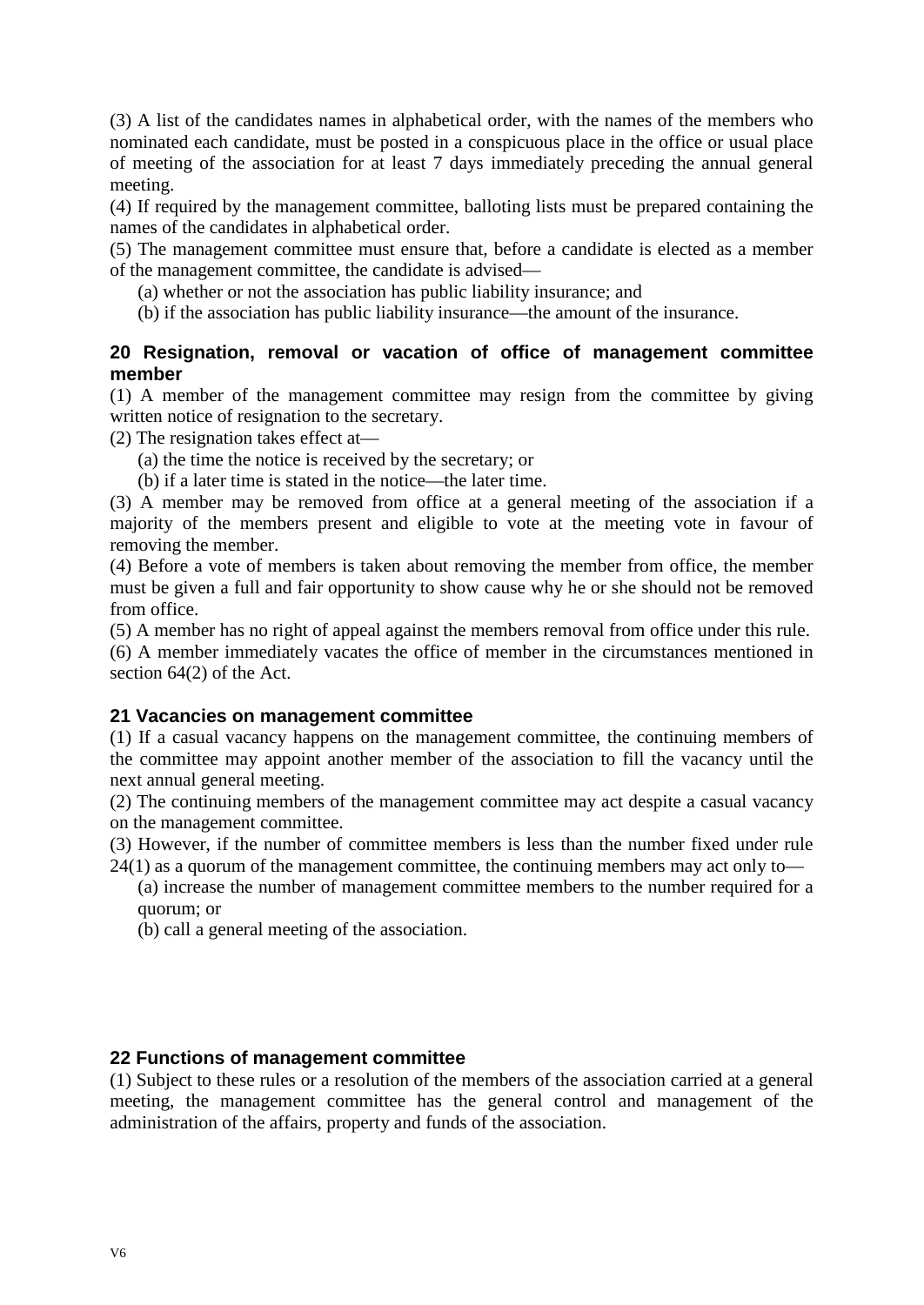(2) The management committee has authority to interpret the meaning of these rules and any matter relating to the association on which the rules are silent, but any interpretation must have regard to the Act, including any regulation made under the Act.

*Note*—

The Act prevails if the associations rules are inconsistent with the Act—see section 1B of the Act.

(3) The management committee may exercise the powers of the association—

(a) to borrow, raise or secure the payment of amounts in a way the members of the association decide; and

(b) to secure the amounts mentioned in paragraph (a) or the payment or performance of any debt, liability, contract, guarantee or other engagement incurred or to be entered into by the association in any way, including by the issue of debentures (perpetual or otherwise) charged upon the whole or part of the associations property, both present and future; and

(c) to purchase, redeem or pay off any securities issued; and

(d) to borrow amounts from members and pay interest on the amounts borrowed; and

(e) to mortgage or charge the whole or part of its property; and

(f) to issue debentures and other securities, whether outright or as security for any debt, liability or obligation of the association; and

(g) to provide and pay off any securities issued; and

(h) to invest in a way the members of the association may from time to time decide.

(4) For subrule (3)(d), the rate of interest must not be more than the current rate being charged for overdrawn accounts on money lent (regardless of the term of the loan) by—

(a) the financial institution for the association; or

(b) if there is more than 1 financial institution for the association—the financial institution nominated by the management committee.

# **23 Meetings of management committee**

(1) Subject to this rule, the management committee may meet and conduct its proceedings as it considers appropriate.

(2) The management committee must meet at least once every 4 months to exercise its functions.

(3) The management committee must decide how a meeting is to be called.

(4) Notice of a meeting is to be given in the way decided by the management committee.

(5) The management committee may hold meetings, or permit a committee member to take part in its meetings, by using any technology that reasonably allows the member to hear and take part in discussions as they happen.

(6) A committee member who participates in the meeting as mentioned in subrule (5) is taken to be present at the meeting.

(7) A question arising at a committee meeting is to be decided by a majority vote of members of the committee present at the meeting and, if the votes are equal, the question is decided in the negative.

(8) A member of the management committee must not vote on a question about a contract or proposed contract with the association if the member has an interest in the contract or proposed contract and, if the member does vote, the members vote must not be counted.

(9) The president is to preside as chairperson at a management committee meeting.

(10) If there is no president or if the president is not present within 10 minutes after the time fixed for a management committee meeting, the members may choose 1 of their number to preside as chairperson at the meeting.

# **24 Quorum for, and adjournment of, management committee meeting**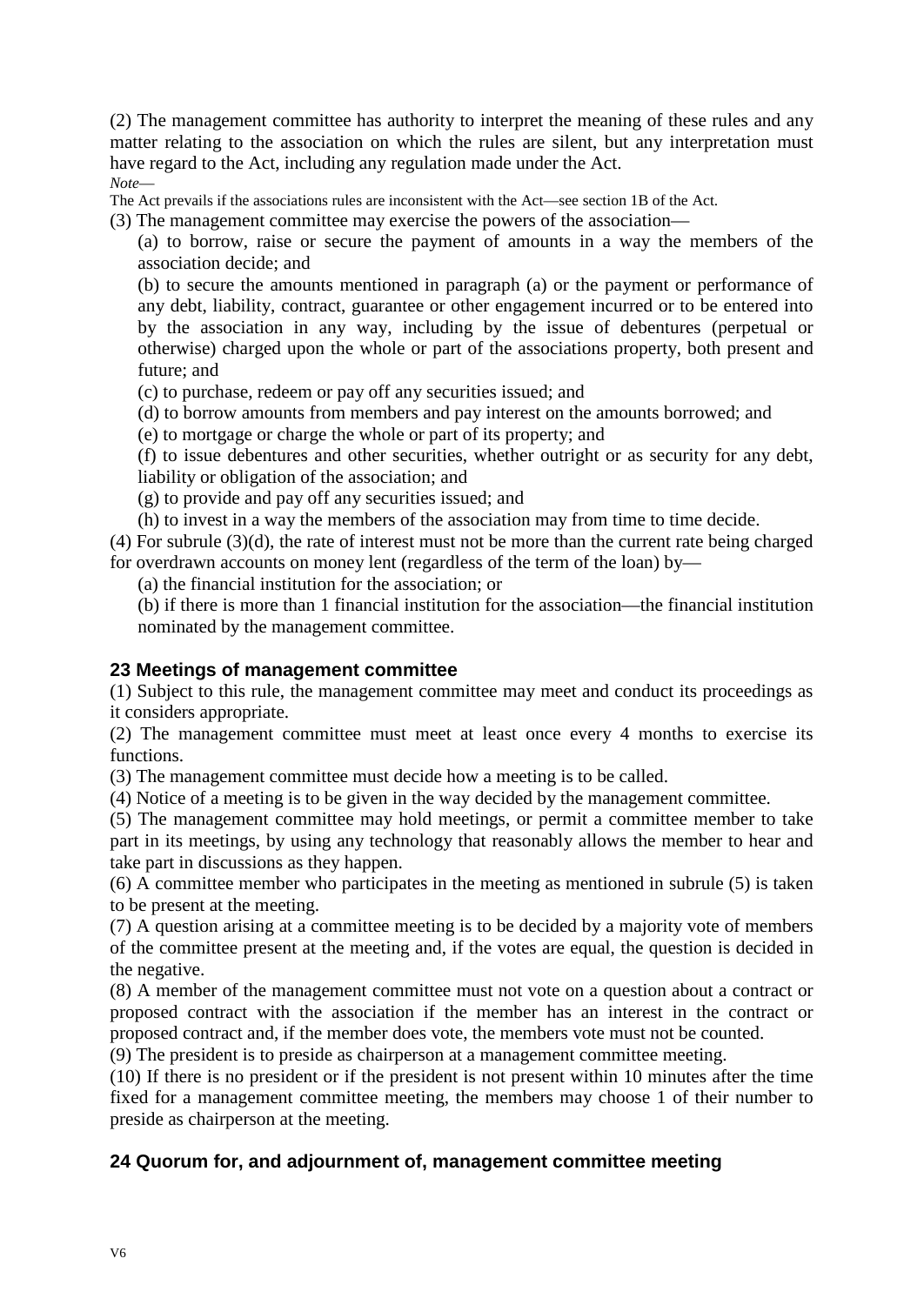(1) At a management committee meeting, more than 50% of the members elected to the committee as at the close of the last general meeting of the members form a quorum.

(2) If there is no quorum within 30 minutes after the time fixed for a management committee meeting called on the request of members of the committee, the meeting lapses.

(3) If there is no quorum within 30 minutes after the time fixed for a management committee meeting called other than on the request of the members of the committee—

(a) the meeting is to be adjourned for at least 1 day; and

(b) the members of the management committee who are present are to decide the day, time and place of the adjourned meeting.

(4) If, at an adjourned meeting mentioned in subrule (3), there is no quorum within 30 minutes after the time fixed for the meeting, the meeting lapses.

# **25 Special meeting of management committee**

(1) If the secretary receives a written request signed by at least 33% of the members of the management committee, the secretary must call a special meeting of the committee by giving each member of the committee notice of the meeting within 14 days after the secretary receives the request.

(2) If the secretary is unable or unwilling to call the special meeting, the president must call the meeting.

(3) A request for a special meeting must state—

(a) why the special meeting is called; and

(b) the business to be conducted at the meeting.

- (4) A notice of a special meeting must state—
	- (a) the day, time and place of the meeting; and
	- (b) the business to be conducted at the meeting.

(5) A special meeting of the management committee must be held within 14 days after notice of the meeting is given to the members of the management committee.

#### **26 Minutes of management committee meetings**

(1) The secretary must ensure full and accurate minutes of all questions, matters, resolutions and other proceedings of each management committee meeting are entered in a minute book.

(2) To ensure the accuracy of the minutes, the minutes of each management committee meeting must be signed by the chairperson of the meeting, or the chairperson of the next management committee meeting, verifying their accuracy.

#### **27 Appointment of subcommittees**

(1) The management committee may appoint a subcommittee consisting of members of the association considered appropriate by the committee to help with the conduct of the associations operations.

(2) A member of the subcommittee who is not a member of the management committee is not entitled to vote at a management committee meeting.

(3) A subcommittee may elect a chairperson of its meetings.

(4) If a chairperson is not elected, or if the chairperson is not present within 10 minutes after the time fixed for a meeting, the members present may choose 1 of their number to be chairperson of the meeting.

(5) A subcommittee may meet and adjourn as it considers appropriate.

(6) A question arising at a subcommittee meeting is to be decided by a majority vote of the members present at the meeting and, if the votes are equal, the question is decided in the negative.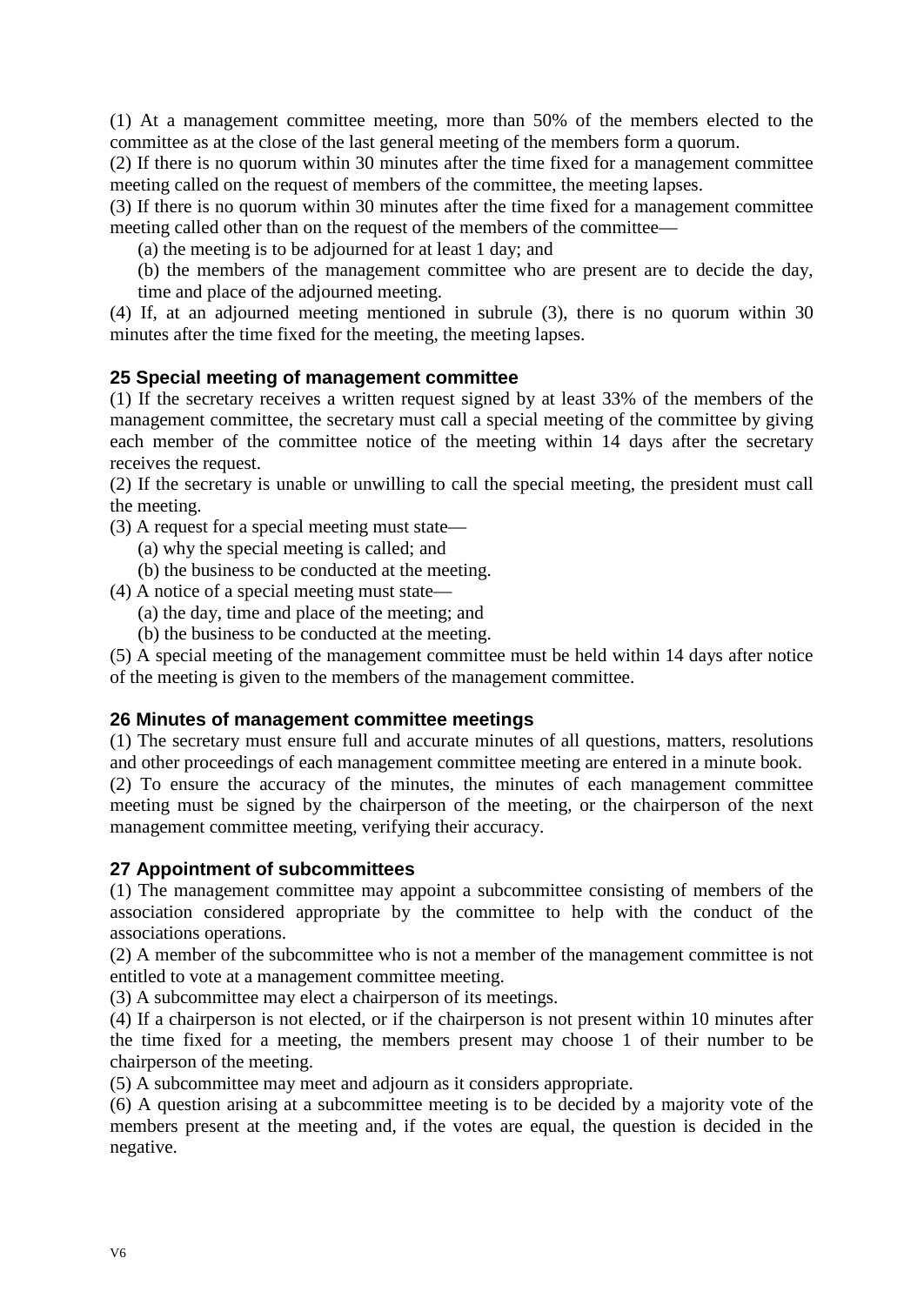# **28 Acts not affected by defects or disqualifications**

(1) An act performed by the management committee, a subcommittee or a person acting as a member of the management committee is taken to have been validly performed.

(2) Subrule (1) applies even if the act was performed when—

(a) there was a defect in the appointment of a member of the management committee, subcommittee or person acting as a member of the management committee; or

(b) a management committee member, subcommittee member or person acting as a member of the management committee was disqualified from being a member.

# **29 Resolutions of management committee without meeting**

(1) A written resolution signed by each member of the management committee is as valid and effectual as if it had been passed at a committee meeting that was properly called and held. (2) A resolution mentioned in subrule (1) may consist of several documents in like form, each

signed by 1 or more members of the committee.

### **30 First annual general meeting**

The first annual general meeting must be held within 6 months after the end date of the association's first reportable financial year.

### **31 Subsequent annual general meetings**

Each subsequent annual general meeting must be held—

- (a) at least once each year; and
- (b) within 6 months after the end date of the association's reportable financial year.

# **32 Business to be conducted at annual general meeting of level 1 incorporated associations and particular level 2 and 3 incorporated associations**

(1) This rule applies only if the association is—

- (a) a level 1 incorporated association; or
- (b) a level 2 incorporated association to which section 59 of the Act applies; or

(c) a level 3 incorporated association to which section 59 of the Act applies.

(2) The following business must be conducted at each annual general meeting of the association—

(a) receiving the association's financial statement, and audit report, for the last reportable financial year;

(b) presenting the financial statement and audit report to the meeting for adoption;

(c) electing members of the management committee;

(d) for a level 1 incorporated association—appointing an auditor or an accountant for the present financial year;

(e) for a level 2 incorporated association, or a level 3 incorporated association, to which section 59 of the Act applies—appointing an auditor, an accountant or an approved person for the present financial year.

### **33 Business to be conducted at annual general meeting of other level 2 incorporated associations**

(1) This rule applies only if the association is a level 2 incorporated association to which section 59A of the Act applies.

(2) The following business must be conducted at each annual general meeting of the association—

(a) receiving the association's financial statement, and signed statement, for the last reportable financial year;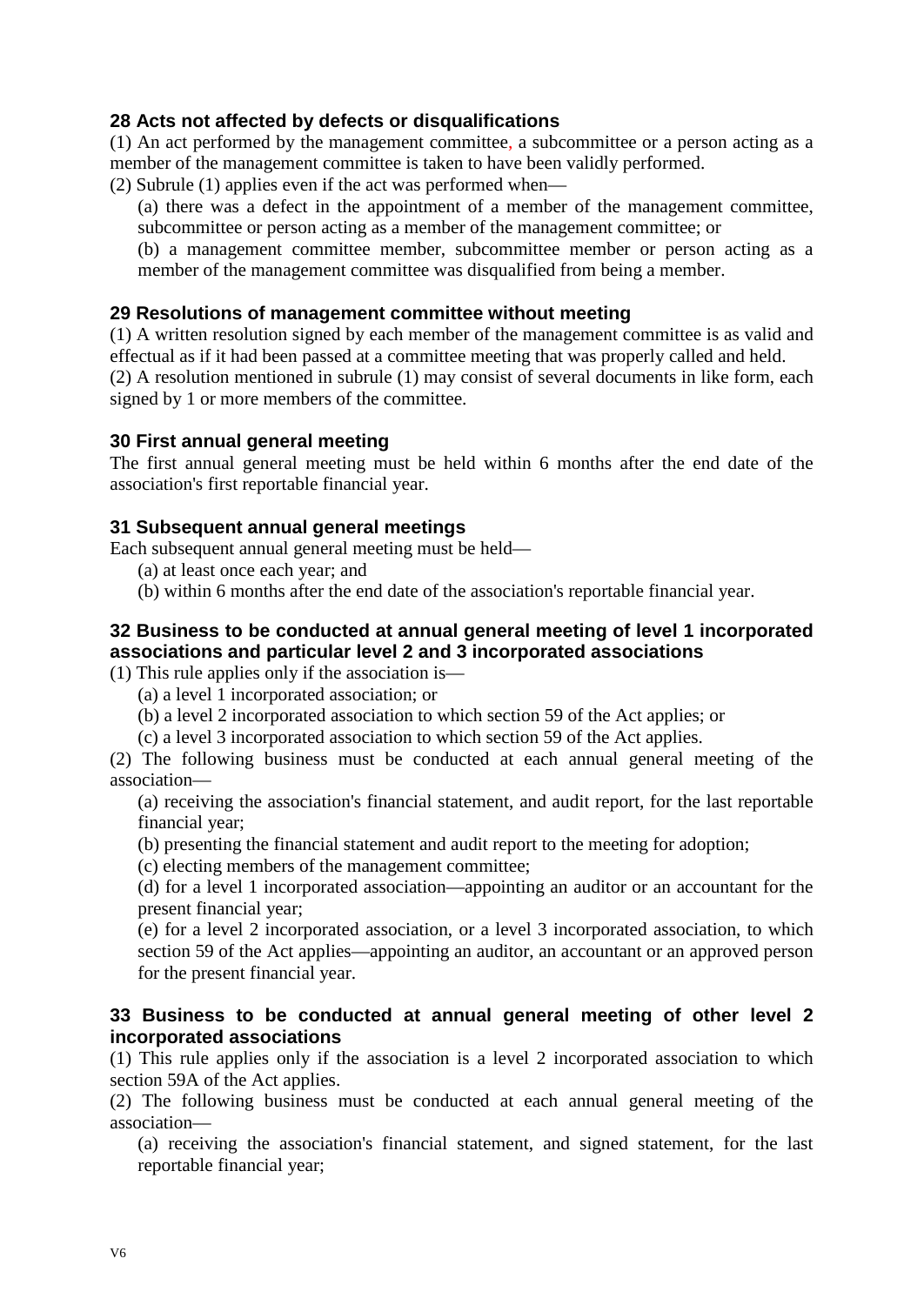(b) presenting the financial statement and signed statement to the meeting for adoption;

(c) electing members of the management committee;

(d) appointing an auditor, an accountant or an approved person for the present financial year.

# **34 Business to be conducted at annual general meeting of other level 3 incorporated associations**

(1) This rule applies only if the association is a level 3 incorporated association to which section 59B of the Act applies.

(2) The following business must be conducted at each annual general meeting of the association—

(a) receiving the association's financial statement, and signed statement, for the last reportable financial year;

(b) presenting the financial statement and signed statement to the meeting for adoption;

(c) electing members of the management committee.

# **35 Notice of general meeting**

(1) The secretary may call a general meeting of the association.

(2) The secretary must give at least 14 days notice of the meeting to each member of the association.

(3) If the secretary is unable or unwilling to call the meeting, the president must call the meeting.

(4) The management committee may decide the way in which the notice must be given.

(5) However, notice of the following meetings must be given in writing—

(a) a meeting called to hear and decide the appeal of a person against the management committee's decision—

(i) to reject the person's application for membership of the association; or

(ii) to terminate the person's membership of the association;

(b) a meeting called to hear and decide a proposed special resolution of the association.

(6) A notice of a general meeting must state the business to be conducted at the meeting.

# **36 Quorum for, and adjournment of, general meeting**

(1) The quorum for a general meeting is at least the number of members elected or appointed to the management committee at the close of the association's last general meeting plus 1.

(2) However, if all members of the association are members of the management committee, the quorum is the total number of members less 1.

(3) No business may be conducted at a general meeting unless there is a quorum of members when the meeting proceeds to business.

(4) If there is no quorum within 30 minutes after the time fixed for a general meeting called on the request of members of the management committee or the association, the meeting lapses.

(5) If there is no quorum within 30 minutes after the time fixed for a general meeting called other than on the request of members of the management committee or the association—

(a) the meeting is to be adjourned for at least 7 days; and

(b) the management committee is to decide the day, time and place of the adjourned meeting.

(6) The chairperson may, with the consent of any meeting at which there is a quorum, and must if directed by the meeting, adjourn the meeting from time to time and from place to place.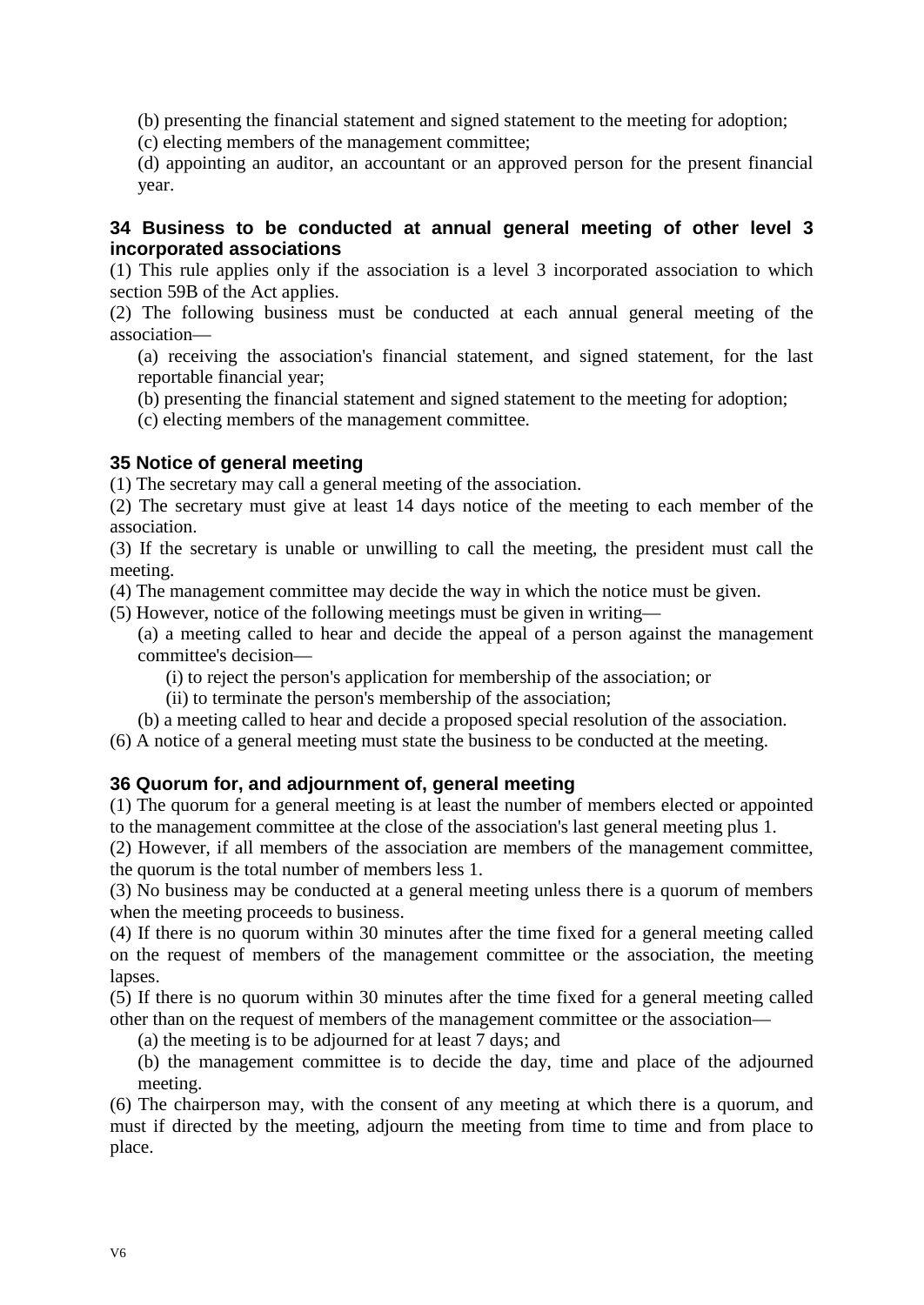(7) If a meeting is adjourned under subrule (6), only the business left unfinished at the meeting from which the adjournment took place may be conducted at the adjourned meeting.

(8) The secretary is not required to give the members notice of an adjournment or of the business to be conducted at an adjourned meeting unless a meeting is adjourned for at least 30 days.

(9) If a meeting is adjourned for at least 30 days, notice of the adjourned meeting must be given in the same way notice is given for an original meeting.

# **37 Procedure at general meeting**

(1) A member may take part and vote in a general meeting in person, by proxy, by attorney or by using any technology that reasonably allows the member to hear and take part in discussions as they happen.

(2) A member who participates in a meeting as mentioned in subrule (1) is taken to be present at the meeting.

(3) At each general meeting—

(a) the president is to preside as chairperson; and

(b) if there is no president or if the president is not present within 15 minutes after the time fixed for the meeting or is unwilling to act, the members present must elect 1 of their number to be chairperson of the meeting; and

(c) the chairperson must conduct the meeting in a proper and orderly way.

# **38 Voting at general meeting**

(1) At a general meeting, each question, matter or resolution, other than a special resolution, must be decided by a majority of votes of the members present.

(2) Each member present and eligible to vote is entitled to 1 vote only and, if the votes are equal, the chairperson has a casting vote as well as a primary vote.

(3) A member is not entitled to vote at a general meeting if the member's annual subscription is in arrears at the date of the meeting.

(4) The method of voting is to be decided by the management committee.

(5) However, if at least 20% of the members present demand a secret ballot, voting must be by secret ballot.

(6) If a secret ballot is held, the chairperson must appoint 2 members to conduct the secret ballot in the way the chairperson decides.

(7) The result of a secret ballot as declared by the chairperson is taken to be a resolution of the meeting at which the ballot was held.

# **39 Special general meeting**

(1) The secretary must call a special general meeting by giving each member of the association notice of the meeting within 14 days after—

(a) being directed to call the meeting by the management committee; or

(b) being given a written request signed by—

(i) at least 33% of the number of members of the management committee when the request is signed; or

(ii) at least the number of ordinary members of the association equal to double the number of members of the association on the management committee when the request is signed plus 1; or

(c) being given a written notice of an intention to appeal against the decision of the management committee—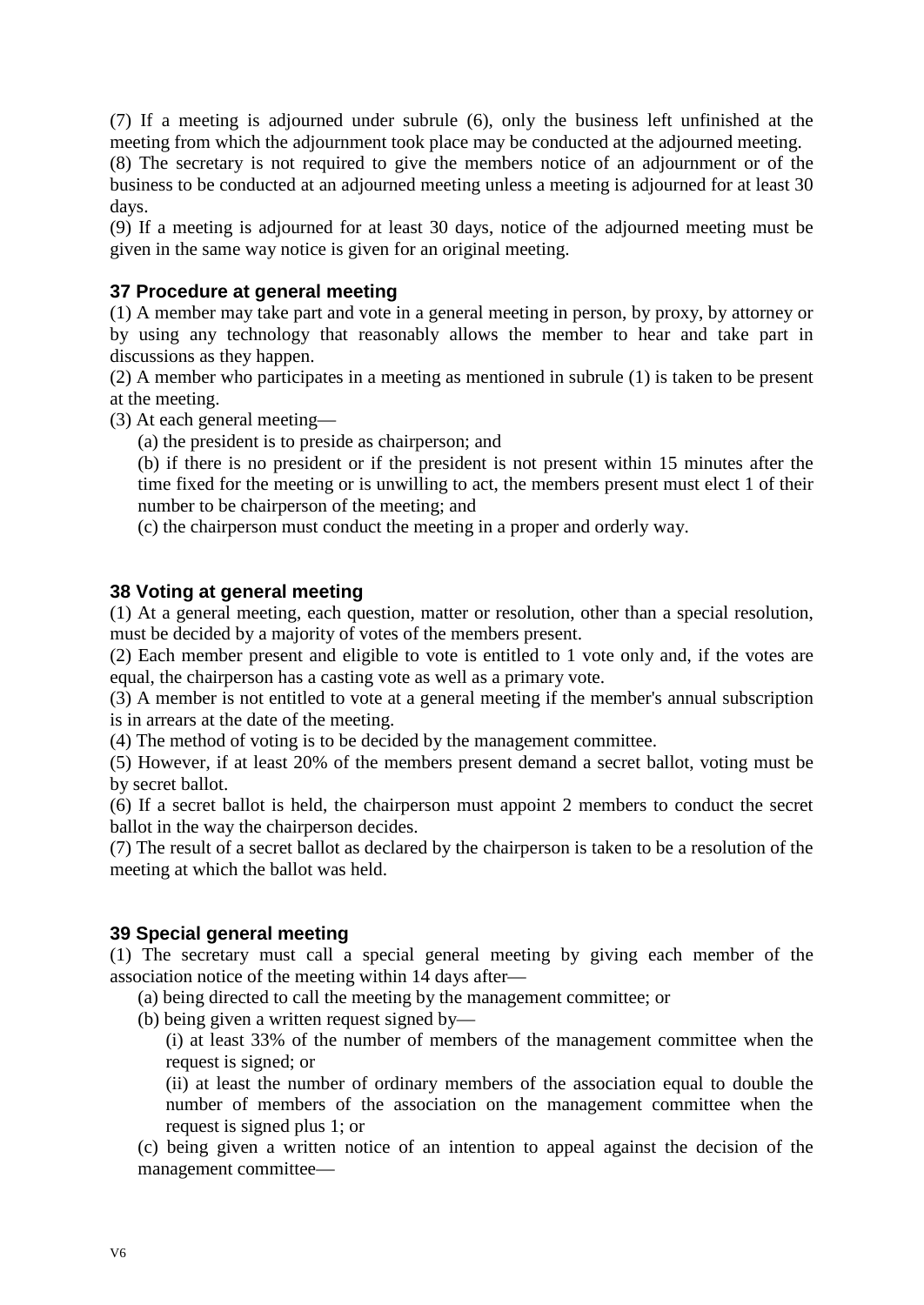- (i) to reject an application for membership; or
- (ii) to terminate a person's membership.
- (2) A request mentioned in subrule  $(1)(b)$  must state—
	- (a) why the special general meeting is being called; and
	- (b) the business to be conducted at the meeting.
- (3) A special general meeting must be held within 3 months after the secretary—
	- (a) is directed to call the meeting by the management committee; or
	- (b) is given the written request mentioned in subrule (1)(b); or
	- (c) is given the written notice of an intention to appeal mentioned in subrule  $(1)(c)$ .

(4) If the secretary is unable or unwilling to call the special meeting, the president must call the meeting.

#### **40 Proxies**

(1) An instrument appointing a proxy must be in writing and be in the following or similar form—

> [*Name of association*]: I, and the set of the set of  $\mathbf{I}$ , being a member of the association, appoint of as my proxy to vote for me on my behalf at the (annual) general meeting of the association, to be the day of be held on the day of 20 and at any adjournment of the meeting. Signed this day of 20 . Signature

(2) The instrument appointing a proxy must—

(a) if the appointor is an individual—be signed by the appointor or the appointor's attorney properly authorised in writing; or

- (b) if the appointor is a corporation—
	- (i) be under seal; or

(ii) be signed by a properly authorised officer or attorney of the corporation.

(3) A proxy may be a member of the association or another person.

(4) The instrument appointing a proxy is taken to confer authority to demand or join in demanding a secret ballot.

(5) Each instrument appointing a proxy must be given to the secretary before the start of the meeting or adjourned meeting at which the person named in the instrument proposes to vote.

(6) Unless otherwise instructed by the appointor, the proxy may vote as the proxy considers appropriate.

(7) If a member wants a proxy to vote for or against a resolution, the instrument appointing the proxy must be in the following or similar form—

| [Name of association]:                                                                         |               |     |    |    |           |
|------------------------------------------------------------------------------------------------|---------------|-----|----|----|-----------|
|                                                                                                | οf            |     | ۰  |    | being     |
| a member of the association, appoint                                                           |               |     |    |    |           |
| of                                                                                             |               |     |    |    |           |
| as my proxy to vote for me on my behalf at the (annual) general meeting of the association, to |               |     |    |    |           |
| be<br>held                                                                                     | <sub>on</sub> | the |    |    | dav<br>ΟÌ |
|                                                                                                |               |     |    | 20 |           |
| and at any adjournment of the meeting.                                                         |               |     |    |    |           |
| Signed this                                                                                    | day of        |     | 20 |    |           |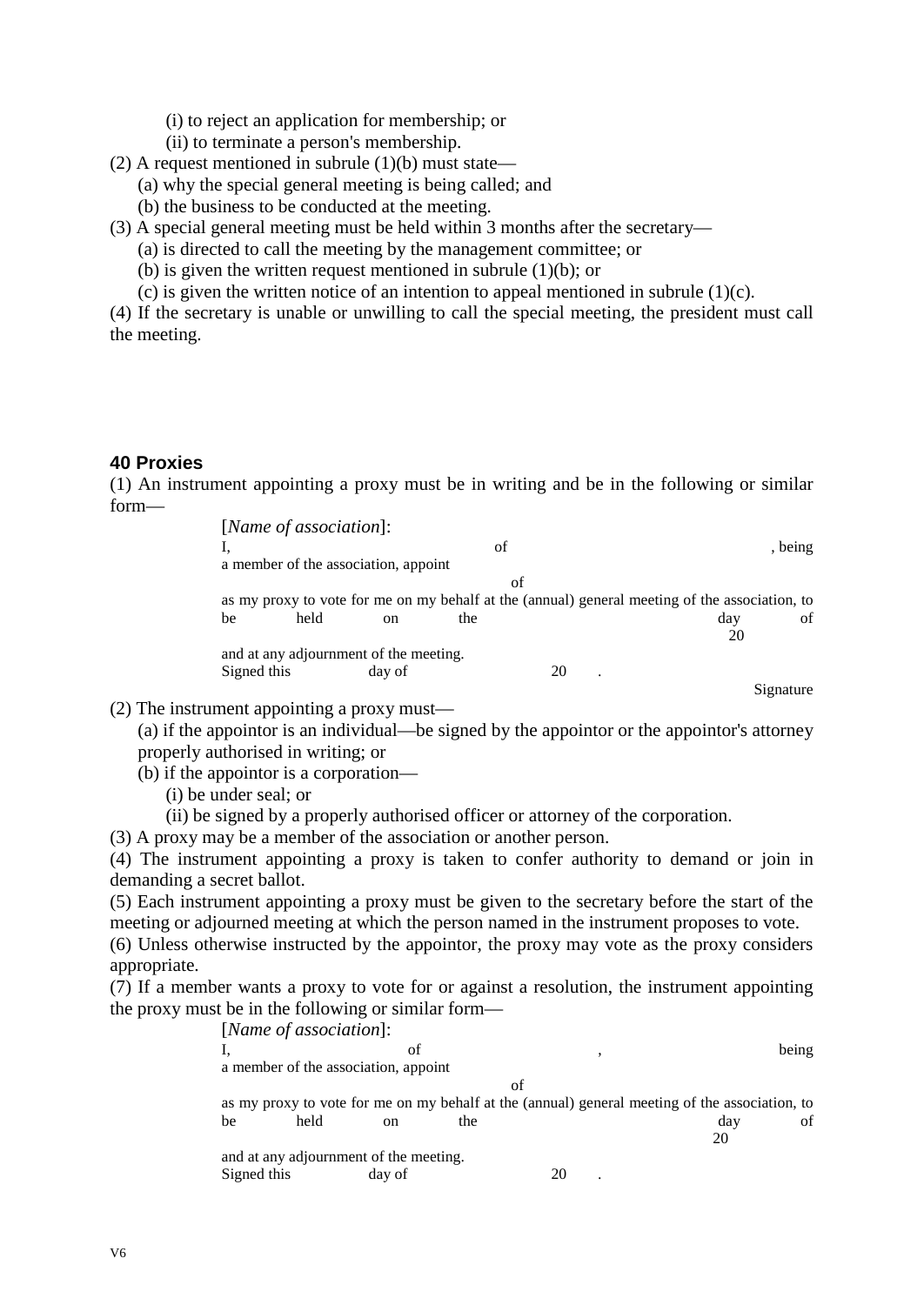Signature

This form is to be used \*in favour of/\*against [*strike out whichever is not wanted*] the following resolutions—

[*List relevant resolutions*]

### **41 Minutes of general meetings**

(1) The secretary must ensure full and accurate minutes of all questions, matters, resolutions and other proceedings of each general meeting are entered in a minute book.

(2) To ensure the accuracy of the minutes—

(a) the minutes of each general meeting must be signed by the chairperson of the meeting, or the chairperson of the next general meeting, verifying their accuracy; and

(b) the minutes of each annual general meeting must be signed by the chairperson of the meeting, or the chairperson of the next meeting of the association that is a general meeting or annual general meeting, verifying their accuracy.

(3) If asked by a member of the association, the secretary must, within 28 days after the request is made—

(a) make the minute book for a particular general meeting available for inspection by the member at a mutually agreed time and place; and

(b) give the member copies of the minutes of the meeting.

(4) The association may require the member to pay the reasonable costs of providing copies of the minutes.

### **42 By-laws**

(1) The management committee may make, amend or repeal by-laws, not inconsistent with these rules, for the internal management of the association.

(2) A by-law may be set aside by a vote of members at a general meeting of the association.

#### **43 Alteration of rules**

(1) Subject to the Act, these rules may be amended, repealed or added to by a special resolution carried at a general meeting.

(2) However an amendment, repeal or addition is valid only if it is registered by the chief executive.

#### **44 Common seal**

(1) The management committee must ensure the association has a common seal.

(2) The common seal must be—

(a) kept securely by the management committee; and

(b) used only under the authority of the management committee.

(3) Each instrument to which the seal is attached must be signed by a member of the management committee and countersigned by—

(a) the secretary; or

(b) another member of the management committee; or

(c) someone authorised by the management committee.

#### **45 Funds and accounts**

(1) The funds of the association must be kept in an account in the name of the association in a financial institution decided by the management committee.